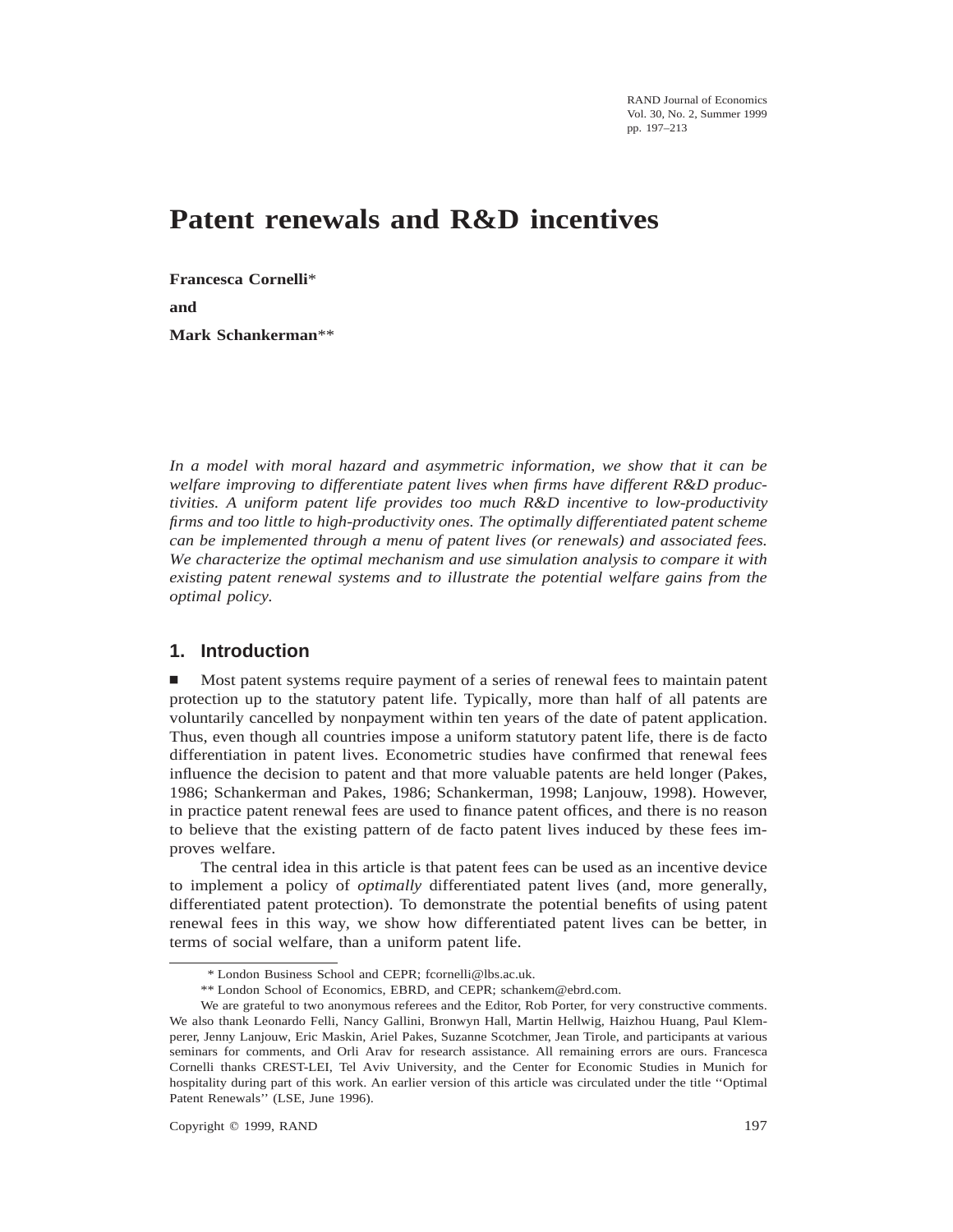The use of patents as a policy instrument to provide R&D incentives makes sense only if there is private information about the cost or value of inventions (Wright, 1983). We develop a static model of innovation that incorporates both asymmetric information on cost (R&D productivity) and moral hazard on the R&D effort undertaken by the firm. Our basic intuition is that differentiated patent lives can be welfare improving because of an ''incentive effect'': allowing firms with high R&D capabilities to choose longer patent lives gives these firms an incentive to invest more R&D resources. Any uniform patent life will provide too much incentive to low R&D-productivity firms and too little incentive to high ones. This generates both a suboptimal level and distribution of R&D. We believe that this basic point will carry over to a dynamic framework involving sequential innovation, but this is not explored here.

Differentiating patent lives can improve social welfare when there is *ex post* heterogeneity in the value of inventions that the government cannot observe. This can arise from *ex ante* heterogeneity in R&D productivity or from uncertainty in the research process. The optimal scheme involves the government offering firms an incentive-compatible menu of patent lives and associated lump-sum patent fees. Each firm chooses its preferred patent life. This menu of patent lives is equivalent to the government offering a schedule of annual renewal fees, if there is no postpatent learning by the firm. However, we show that if the firm learns about the value of its invention after patenting, the renewal scheme is superior in terms of social welfare.

We use simulations to illustrate what the optimal differentiated patent scheme might look like and to compare it to existing patent systems. We find four striking characteristics: there is a minimum patent life even for small inventions; for most inventions the range of optimal patent lives is quite narrow; optimal patent lives are much longer for particularly good inventions (much greater than existing statutory maximum lives); and patent fees should rise much more sharply with patent life relative to the existing fee schedules.

In contrast to this article, most of the traditional patent-design literature has focused on the optimal *uniform* patent length and, more recently, on other dimensions of patent policy such as breadth (Nordhaus, 1969; Klemperer, 1990; Gilbert and Shapiro, 1990; Green and Scotchmer, 1995; Scotchmer, 1996; O'Donoghue, Scotchmer, and Thisse, 1998). There are only two recent articles that study differentiated patent protection in different frameworks. Scotchmer (1999) analyzes a static model with private information on the cost and value of inventions, but no moral hazard (the firm chooses which ideas to develop, but not how much R&D to do). She shows that asymmetry of information is sufficient to justify the use of patents to provide R&D incentives, and that any direct mechanism can be implemented using a renewal mechanism. de Laat (1997) analyzes a patent race in which the imitation delay is private information and studies optimal differentiation of patent length and breadth.

The article is organized as follows. Section 2 presents the model. Section 3 characterizes the second-best patent policy and the optimal uniform length, which serve as benchmarks for the welfare analysis. Section 4 presents the main result: the conditions under which it is optimal to differentiate patent lives, and the characterization of the optimal scheme. In Section 5 we simulate the optimal mechanism and the associated welfare gains, and we compare the optimal patent lives and fees to existing patent systems in France, Germany, and the United Kingdom. In Section 6 we briefly discuss three extensions of the model: stochastic R&D outcomes, postpatent learning, and the appropriability environment. In Section 7 concluding remarks summarize the key findings and suggest directions for future research.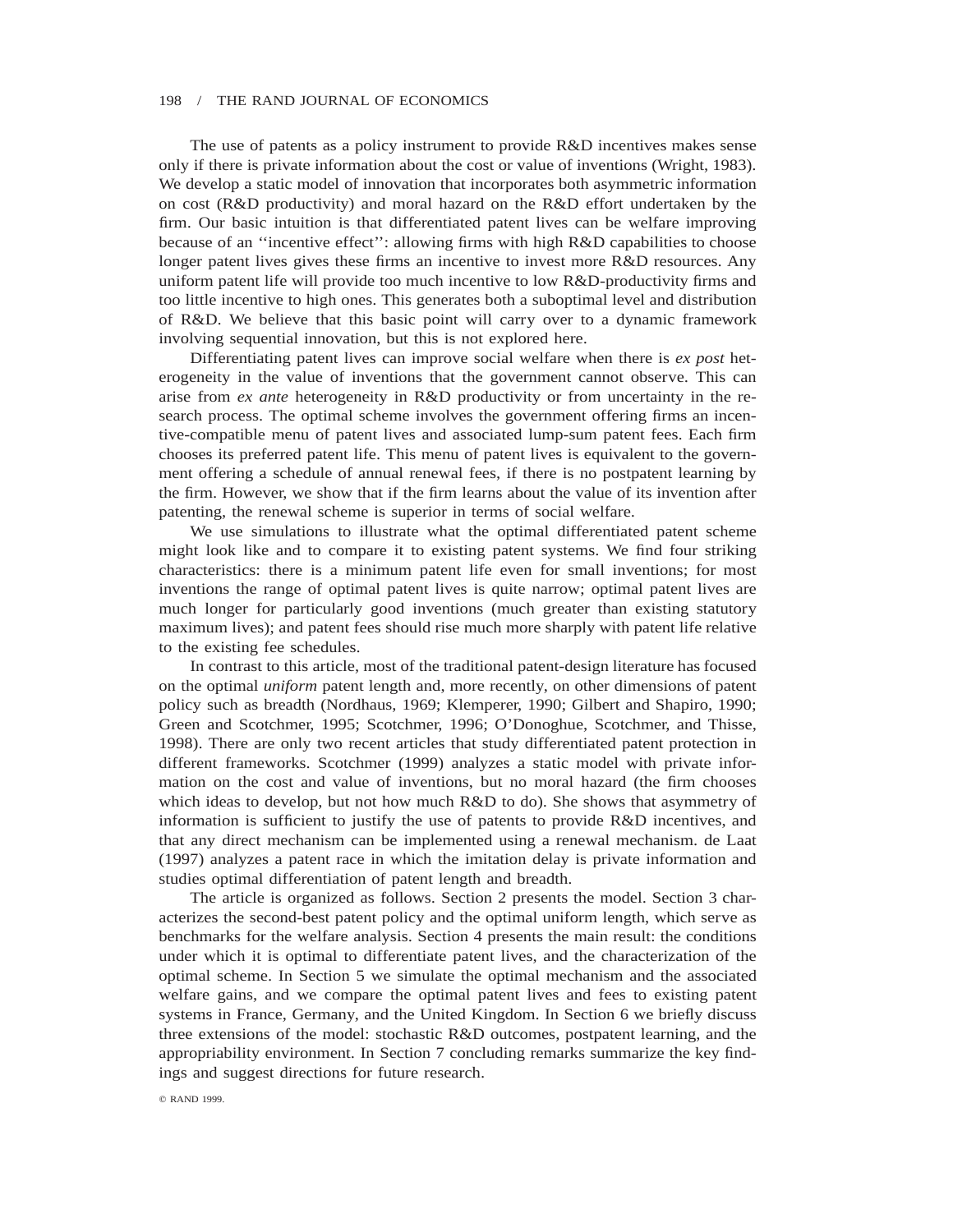# **2. The model**

n The timing of the model is as follows: at the beginning of the first period, firms decide how much to invest in R&D, which yields an invention at the end of the period. In the second period, firms choose a patent life of length *T.* The invention continues to be used indefinitely after patent expiration. Let  $\mu$  denote the size of the invention, which affects the level of demand,  $Q(p|\mu)$ , with  $Q_\mu > 0$  (subscripts denote partial derivatives). We assume that the innovating firm charges a uniform monopoly price while the patent is in force, and that the competitive price prevails after the patent expires. These assumptions simplify the analysis, but the argument also holds for more complex appropriability environments, such as allowing for price discrimination and licensing (see Section 6).

Without loss of generality we set marginal cost to zero. The firm with the patent sets price *p* to maximize flow revenue  $pQ(p|\mu)$ . Let  $p^*(\mu) \equiv \argmax_p pQ(p|\mu)$  and flow profits during the patent life be  $\pi(\mu) \equiv p^*(\mu)Q(p^*(\mu)|\mu)$ . Since by the envelope theorem  $d\pi/d\mu = p^*(\mu)Q_\mu > 0$ ,  $\pi(\mu)$  is monotonic increasing and we can express  $\mu$ as a function of the level of (maximized) profits:  $\mu = v(\pi)$ . The appropriability assumptions are embedded in the function  $v(\pi)$ . More effective appropriation by the firm would shift the  $v(\pi)$  function down since it allows a smaller invention to generate the same profit. We refer to  $\pi$  as the output of the R&D, but it should be interpreted as a summary statistic for  $\mu$ , given the capacity of the firm to appropriate the surplus, which determines the relationship between  $\mu$  and  $\pi$ . All that matters for the subsequent analysis is that we can express profits as a monotonic function of the size of the invention.1

The firm maximizes total profit given by

$$
\Pi(\pi, T) \equiv \int_0^T \pi e^{-rt} dt = \frac{\pi}{r} (1 - e^{-rT}).
$$
 (1)

Flow welfare (profits plus consumer surplus) during the patent life is

$$
W(\pi) \equiv \int_{p^*(v(\pi))}^{\infty} Q(p | v(\pi)) dp + \pi.
$$
 (2)

After the patent expires, profits are zero and flow welfare is

$$
B(\pi) \equiv \int_0^\infty Q(p | v(\pi)) \, dp. \tag{3}
$$

Note that  $B(\pi) = W(\pi) + D(\pi)$ , where

$$
D(\pi) \equiv \int_0^{p^*(v(\pi))} Q(p|v(\pi)) dp - \pi \tag{4}
$$

is the deadweight loss from the patent. It is easy to show that  $D_{\pi}(\pi)$  cannot be signed, so that larger inventions may generate either larger or smaller deadweight loss. However,

<sup>&</sup>lt;sup>1</sup> The analysis also holds for a process invention. In that case, if  $\mu$  is unit cost savings,  $\pi$  is monotonic in  $\mu$ , but the level of demand  $Q$  is unaffected (given  $p$ ).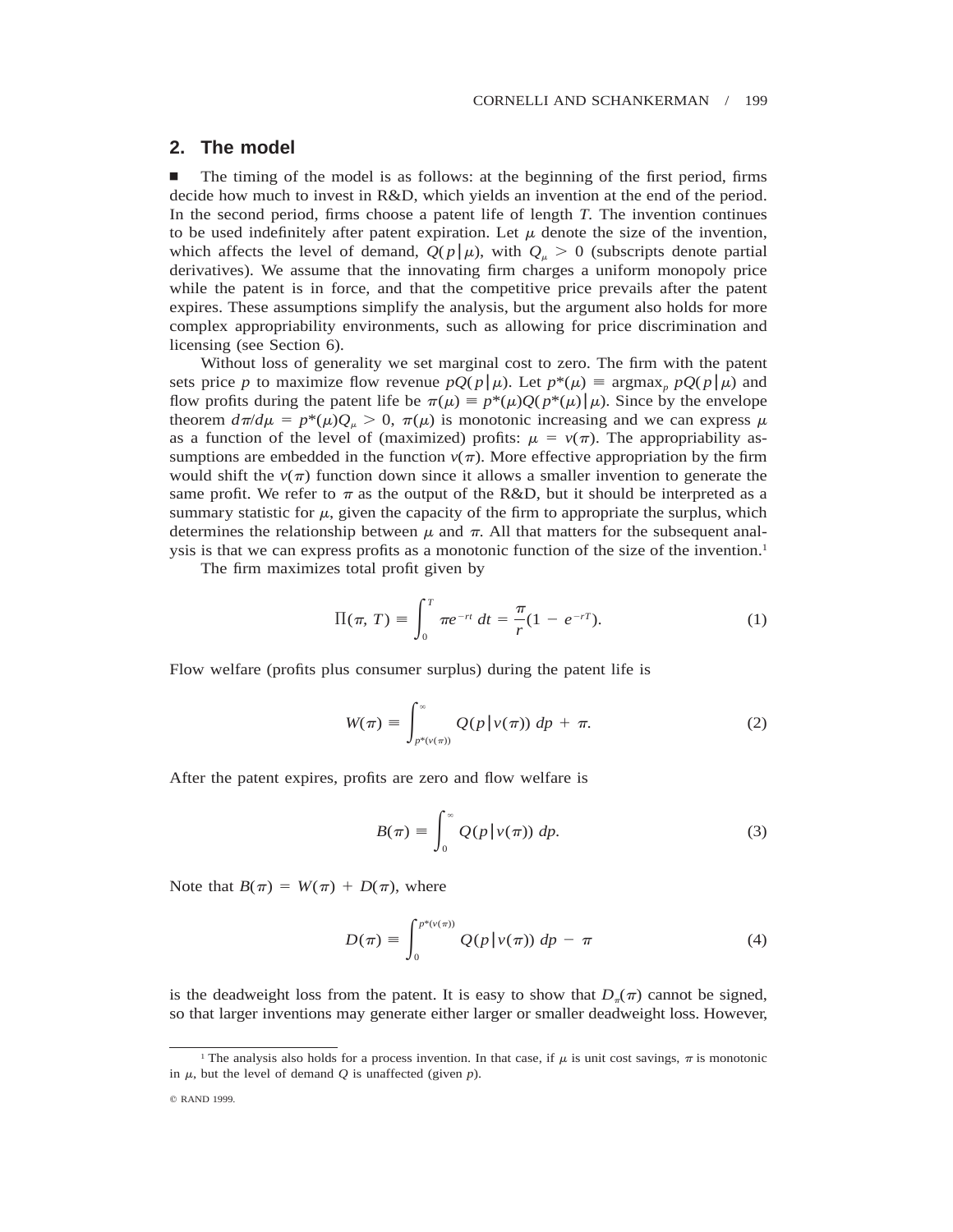we assume that larger inventions generate greater social benefits after the patent expires, in the sense that  $B_{\pi}(\pi) = \int_0^{+\infty} Q_{\mu}(p | v(\pi)) dp > 0$ , since we have assumed  $Q_{\mu} > 0$ .

The government's objective function is

$$
S(\pi, T) = \int_0^{+\infty} W(\pi) e^{-rt} dt + \int_T^{+\infty} D(\pi) e^{-rt} dt = \frac{W(\pi)}{r} + \frac{D(\pi)}{r} e^{-rT}.
$$
 (5)

The first term represents profits and consumer surplus for the (infinite) life of the invention; the second term is the additional gain that accrues after the patent expires (formerly deadweight loss).

We turn next to the process generating profits. This involves, first, the production of an innovation and, second, the appropriation of the surplus by the firm in the form of profits. Let *z* denote R&D input, and the parameter  $\theta$  reflect both the capacity of the firm to generate an innovation and to appropriate the surplus it generates (hereafter, the ''R&D productivity parameter''). The potential surplus from the innovation is indexed by  $\mu$ , which depends on R&D input and the firm's R&D productivity parameter, i.e.,  $\mu(\theta, z)$ . Profits depend on this surplus and the ability of the firm to appropriate these rents, i.e.,  $\pi = h(\theta, z)$ . Therefore, the marginal productivity of R&D,  $h_z$ , is a function of  $\theta$ : different firms have different marginal productivity in the R&D process. We assume that  $h_{\theta} > 0$ ,  $h_{z} > 0$ , and  $h_{zz} < 0$ . We also make the natural assumption that the marginal productivity of R&D is nondecreasing in  $\theta$ :  $h_{z\theta} \ge 0$ . This ensures that the optimal differentiated patent policy is implementable (see Section 4). To simplify the analysis we assume quadratic costs of R&D effort,  $\psi(z) = z^2/2$ , but the qualitative results carry over for any nonconcave cost function. We will also study the special case  $\pi = \theta z$ , where firms have a constant marginal productivity  $\theta$ , which can be interpreted as the ratio of R&D to profit.

The model treats the R&D process as deterministic (the stochastic R&D case is discussed briefly in Section 6). Given its private information on  $\theta$ , the firm chooses the size of the invention (hence  $\pi$ ) by setting R&D input *z*. The government does not know the value of the invention  $\pi$  (equivalently,  $\theta$ ), but it knows that  $\theta$  is drawn from the distribution function  $G(\theta)$ , defined over the interval [0,  $\overline{\theta}$ ], with density *g*( $\theta$ ).

## **3. Benchmarks**

If the government observed  $\theta$  and R&D effort, it could enforce the first-best level of R&D effort without resort to patents.2 This is not achievable because of asymmetric information, thus we study the case where the government uses patents to provide R&D incentives.<sup>3</sup> In this section we characterize the full-information, second-best patent policy, where the government sets the optimal patent length for each value of  $\theta$ , and the optimal uniform patent life when  $\theta$  is private information. These will serve as benchmarks for the subsequent welfare comparisons.

In both cases, the government has to take into account that given a patent length *T*, the firm sets R&D to maximize profits. Given R&D effort *z* and productivity  $\theta$ , the firm earns profit net of resource costs:

<sup>&</sup>lt;sup>2</sup> The first-best level of R&D is defined by  $z^{FB}(\theta) = \text{argmax}_z \{[B(h(\theta, z))] / r - z^2/2\}.$ 

<sup>&</sup>lt;sup>3</sup> See Scotchmer (1999) for a general argument that asymmetric information is sufficient to justify the use of patents.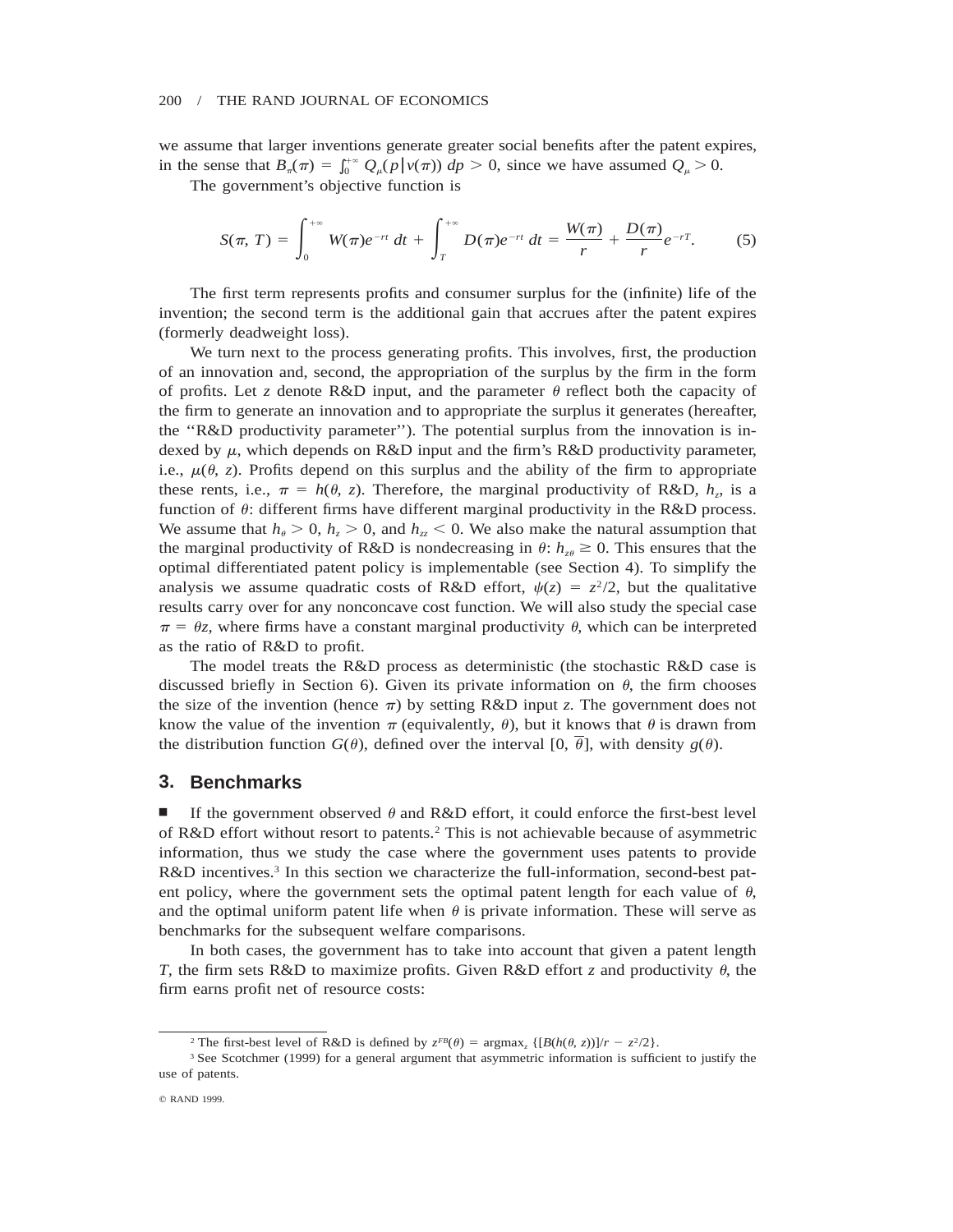$$
\int_0^T h(\theta, z)e^{-rt} dt - \frac{z^2}{2} = \frac{1}{r}h(\theta, z)(1 - e^{-rT}) - \frac{z^2}{2}.
$$
 (6)

The first-order condition of the maximization of (6) is

$$
\frac{1}{r}(1 - e^{-r})h_z - z = 0.
$$

Since  $h(\theta, z)$  is concave, the second-order conditions are satisfied, and by the implicit function theorem there exists a function  $\phi$  such that  $z^* = \phi(\theta, T)$ , with  $\phi_T > 0$  and  $sign[\phi_{\theta}] = sign[h_{z\theta}]$ . Define the optimized profit as  $H(\theta, T) \equiv h(\theta, \phi(\theta, T))$ , with  $H_T > 0$ and  $H_{\theta} \ge 0$  provided  $h_{z\theta} \ge 0$ . For reference, in the linear case  $\pi = \theta z$  we obtain  $z^*(\theta, T) = (\theta/r)(1 - e^{-rT}).$ 

*Proposition 1.* The full-information, second-best policy,  $T^{**}(\theta)$ , satisfies the following equation at each value of  $\theta$ :

$$
\frac{1}{r}[W_{\pi} + e^{-rT}D_{\pi}]H_T = z^*z_T^* + e^{-rT}D(\pi).
$$
\n(7)

*Proof.* Maximizing  $S(\pi, T)$  in (5) subject to the constraint  $\pi = H(\theta, T)$  yields the first-order conditions in Proposition 1. *Q.E.D.*

The policy  $T^{**}(\theta)$  equates the marginal social benefit and cost of extending *T*. The left-hand side of (7) is the marginal benefit from extending the patent life *T.* This reflects both the incentive effect on R&D and thus on the size of the invention (profits), and the marginal social value of larger inventions. The right-hand side is the marginal social cost, made up of the additional R&D cost and the discounted value of the additional period's deadweight loss associated with an increase in *T.*

Now consider the case where  $\theta$  is private information, and suppose the government sets the optimal uniform patent length. This involves maximizing  $\int_0^{\bar{\theta}} S(\pi, T) dG(\theta)$ subject to  $\pi = H(\theta, T)$ . The optimal uniform length is described in Proposition 2.

*Proposition 2.* The optimal uniform patent length,  $T<sup>U</sup>$ , satisfies the following equation:

$$
\int_0^{\overline{\theta}} \left\{ \frac{1}{r} [W_{\pi} + e^{-rT} D_{\pi}] H_T \right\} dG(\theta) = \int_0^{\overline{\theta}} \left\{ z^* z_T^* + e^{-rT} D(\pi) \right\} dG(\theta). \tag{8}
$$

*Proof.* As in Proposition 1, using the objective function  $\int_0^{\bar{\theta}} S(\pi, T) dG(\theta)$ . *Q.E.D.* 

Note that the government must know the distribution of the R&D parameter  $G(\theta)$ to set the optimal *uniform* patent length. As Section 4 shows, this information is not needed to set optimal *differentiated* patent lives.

# **4. Optimal differentiated patent policy**

When the firm's R&D productivity is private information, the government may want to provide an incentive structure that shifts the distribution of R&D effort toward the high- $\theta$  firms. With the optimal uniform length, the high- $\theta$  firm already obtains greater profit from its more valuable invention. But it is not sufficient because, in setting  $T^U$ , the government has averaged across  $\theta$  (see Proposition 2) and thus provides too little incentive to high- $\theta$  firms and too much to low- $\theta$  firms. The consequence is that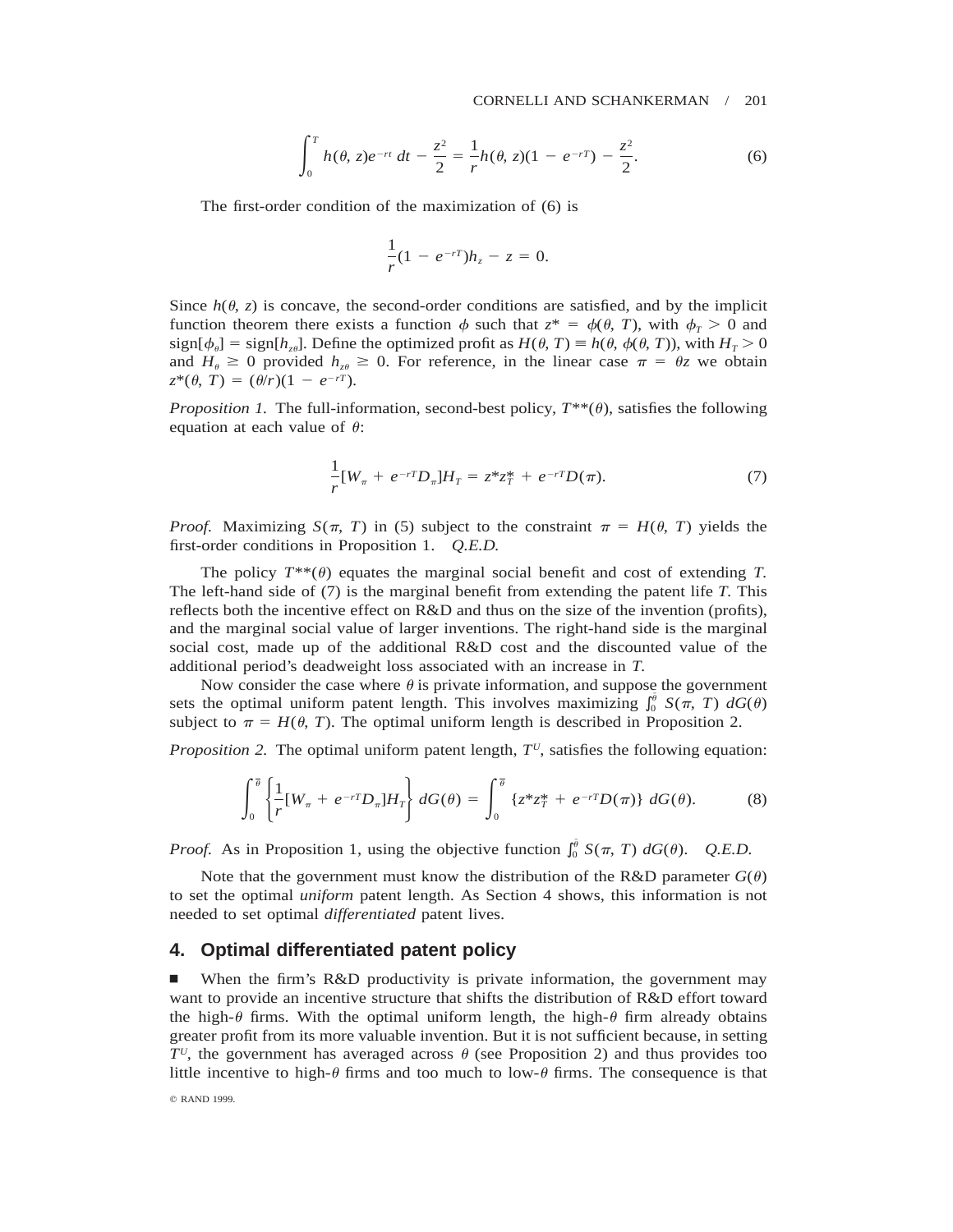the social cost of producing inventions is not minimized. In this section we use a mechanism design approach to derive the optimal patent policy  $T^*(\theta)$ , and show that under certain conditions it is indeed differentiated. When the optimal patent scheme is differentiated, we characterize two indirect mechanisms to implement this policy. First, the government can offer a menu of patent lengths and associated upfront fees, and firms self-select when they apply for a patent. If the firm does not learn about the value of the invention after it patents, this mechanism is equivalent to a second one, a renewal scheme where the firm makes a sequence of decisions to extend the patent by payment of renewal fees. In Section 6 we introduce *ex post* learning in a simplified version of the model and show that the renewal scheme is superior to a menu with upfront fees.

By the revelation principle, we restrict attention to direct mechanisms where the firm announces  $\theta$  and the government determines the patent length and the fee as a function of the announced value  $\hat{\theta}$ : { $T(\hat{\theta})$ ,  $f(\hat{\theta})$ }.<sup>4</sup> Facing this schedule, the firm chooses R&D effort *z* to maximize profits in (6), which yields  $z^* = \phi(\theta, T(\hat{\theta}))$ . Its payoff is therefore given by

$$
U(\theta, \hat{\theta}) = \int_0^{T(\hat{\theta})} h(\theta, z^*) e^{-rt} dt - \frac{1}{2} (z^*)^2 - f(\hat{\theta}).
$$
 (9)

The welfare-maximization problem becomes

$$
\max_{T,f} \int_0^{\overline{\theta}} \left[ \frac{W(h(\theta, z^*))}{r} + \frac{D(h(\theta, z^*))}{r} e^{-rT(\theta)} - \frac{1}{2} z^{*2} \right] dG(\theta), \tag{10}
$$

subject to

$$
IR constraint: U(\theta, \theta) \ge 0, \forall \theta
$$
\n(11)

and

IC constraint: 
$$
\theta = \underset{\hat{\theta}}{\text{argmax}} \ U(\theta, \hat{\theta}), \quad \forall \theta, \hat{\theta}.
$$
 (12)

This is a standard mechanism design problem, except that the fees that implement the optimal policy do not enter the objective function. To solve it, we first use the individual-rationality (IR) and incentive-compatibility (IC) constraints to obtain the fee schedule  $f(\theta)$ , and then derive  $T(\theta)$  from the unconstrained maximization of (10).

The following proposition characterizes the optimal patent mechanism.

*Proposition 3.* An optimal differentiated patent policy,  $\{f^*(\theta), T^*(\theta)\}$ , has to satisfy the following necessary conditions for each  $\theta$ :

(i) 
$$
R(T, \theta) = \frac{1}{r} [W_{\pi} + e^{-rT} D_{\pi}] H_T - z^* z_T^* - e^{-rT} D(\pi) = 0
$$
 (13)

(ii) 
$$
f^{*}(\theta) = H(\theta, T)A(\theta) - \frac{1}{2}(z^{*})^{2} - \int_{0}^{\theta} h_{s}(s, z)A(s) ds,
$$
 (14)

where  $z^* = \phi(\theta, T(\theta))$  and  $A(\theta) = [1/r](1 - e^{-rT(\theta)})$ .

<sup>4</sup> For simplicity, we will assume that *T* is differentiable. However, the argument can be extended to the case in which *T* is piecewise differentiable. See Scotchmer (1999) for a discussion in a related setup.

q RAND 1999.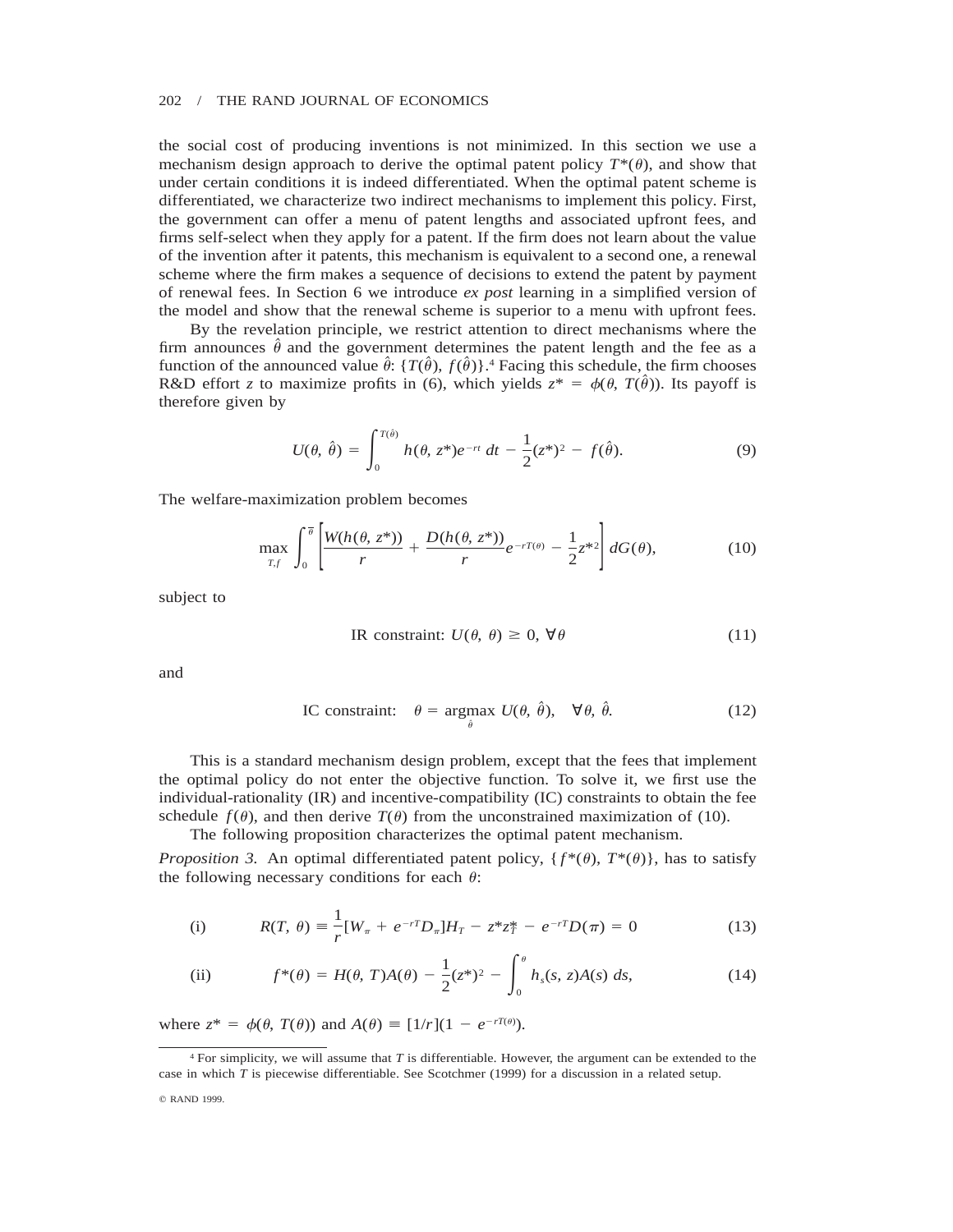*Proof.* See the Appendix.

In the Appendix we derive the first-order conditions of the maximization implied by constraint (12) and, following Myerson (1981), obtain the fee schedule that guarantees incentive compatibility, given in equation (14). The first-order conditions of the maximization of the objective function in (10) give equation (13). We also derive the sufficient conditions for  $\{f^*(\theta), T^*(\theta)\}\$ to be optimal—i.e., the second-order conditions for the maximization of (10) and the maximization implied by (12). This last condition implies that the optimal patent length schedule is strictly increasing:  $T^*_n(\theta) > 0$ . Therefore, we must check that the patent policy defined by (14) is increasing. If it is not, the optimal differentiated patent policy is not incentive compatible and the best the government can do is to set *T* constant.5

*Remark 1.* Since the first-order condition in (13) is the same as in Proposition 1, the optimal differentiated patent schedule implements the full-information, second-best policy.

*Remark 2.* Since welfare in (10) is maximized pointwise, the optimal patent schedule  $T^*(\theta)$  does not depend on  $G(\theta)$ . By contrast, the optimal uniform patent length does depend on this distribution.

*Remark 3.* The patent fees in (14) equal the present value of *maximized* profits net of R&D costs minus the information rent that must be left to the firm to induce revelation of  $\theta$ . In the Appendix we show that the fees are defined up to a constant. In (14) this constant is set equal to zero, so that the fees are as high as possible consistent with the individual-rationality constraint for all  $\theta$  types. Thus, the government is extracting all the inframarginal rent from the firm except the informational rent needed for incentive compatibility. Scaling down all fees by a constant, however, would not change the optimal patent schedule because patent fees are pure transfers that do not affect social welfare in this model. If instead we treated them as a substitute for costly public funds (as in Laffont and Tirole, 1993), optimal patent policy would be closely tied to the shadow price of such funds. It would be straightforward to extend the model in this way. However, in this article we want to emphasize the R&D incentive aspect of patent policy, since we do not think it is practical to tie patent policy to fiscal conditions.

Note that even when optimal patent fees are the highest level possible consistent with the individual-rationality and incentive-compatibility constraints, they could be negative for low- $\theta$  firms. Since incentive compatibility requires  $T(\theta)$  to increase in  $\theta$ , to avoid very long patents it may be optimal for the government to set very short lives and to subsidize the R&D for low- $\theta$  firms. But this would involve costly public funds, and monitoring costs to ensure that the subsidized firms actually innovate. These costs would have to be taken into account in the optimal design if patent fees entered the objective function. In that setting, the optimal policy could imply that all the fees are scaled up, to ensure they are non-negative for all  $\theta$ s. In this case, firms with low  $\theta$ values may not undertake any R&D at all. This would be equivalent to imposing a minimum standard for patentability.

With a deterministic R&D process, constraining fees to be nonnegative implies that some low- $\theta$  firms will choose not to do R&D, since it will not generate sufficient profit to cover the minimum patent fee. However, since the government can only differentiate patent protection on the basis of R&D outcomes, if these are stochastic then

<sup>&</sup>lt;sup>5</sup> If (14) implies a nonmonotonic schedule  $T(\theta)$ , *T* may be constant only for some intervals. See Guesnerie and Laffont (1984).

q RAND 1999.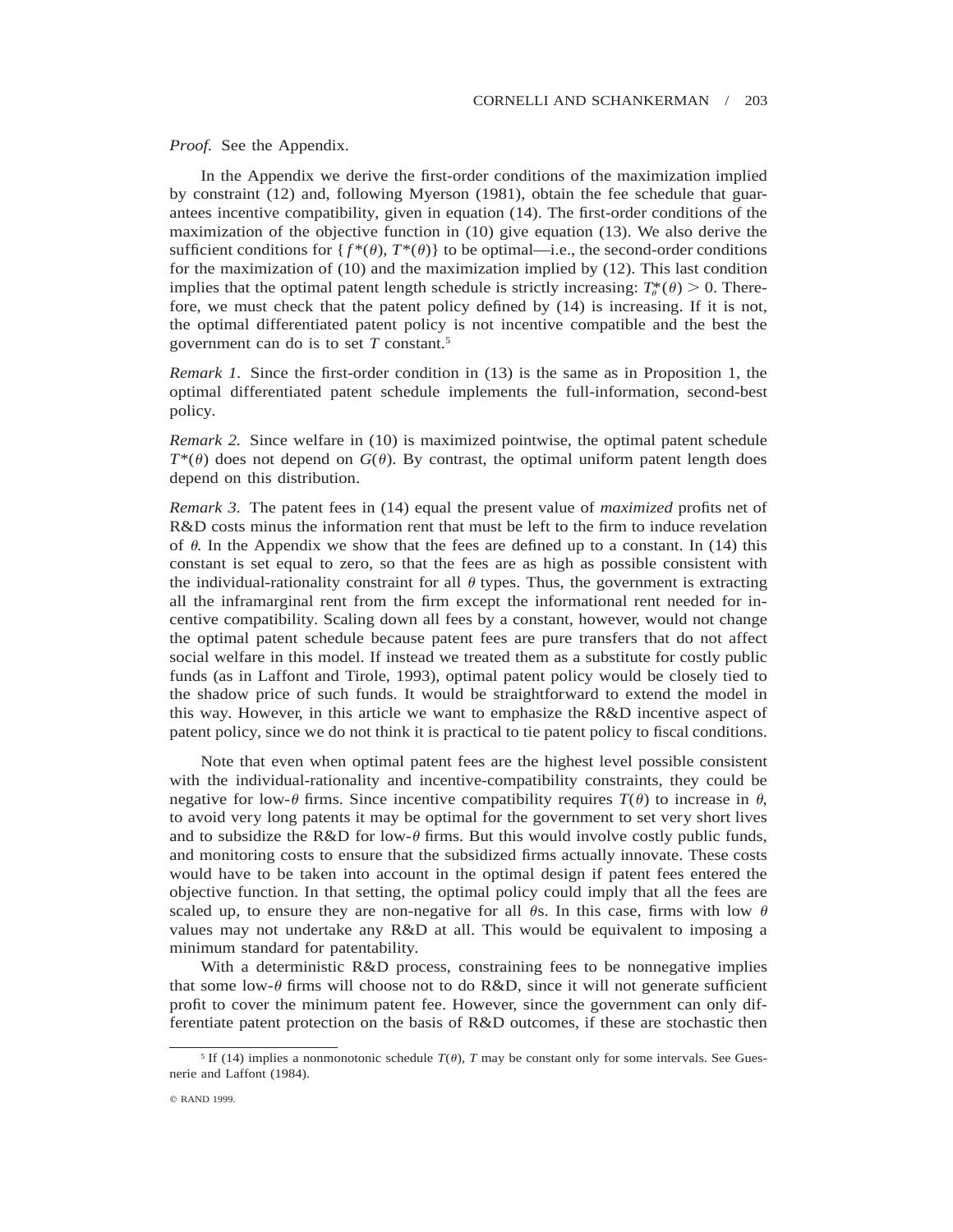some high- $\theta$  firms may also produce innovations that fall below the threshold. But this will occur less frequently than for low- $\theta$  firms (in the stochastic dominance sense). There will be second-best, *ex ante* efficiency, but *ex post* inefficiency will arise due to asymmetric information.

We now characterize two special cases to highlight the intuition and the key factors shaping the optimal design.

*Corollary 1.* If  $\pi = \theta z$ , then  $z^* = [\theta/r](1 - e^{-rT(\theta)})$  and the optimal differentiated patent policy  $\{T^*(\theta), f^*(\theta)\}\$  satisfies the following necessary and sufficient conditions for each  $\theta$ :

(i) 
$$
\frac{\theta^2}{r} [W_{\pi} + e^{-rT} D_{\pi} - (1 - e^{-rT(\theta)})] - D(\pi) = 0
$$

(ii) 
$$
f^{*}(\theta) = \frac{\theta^{2}}{2r^{2}}(1 - e^{-rT(\theta)})^{2} - \int_{0}^{\theta} \frac{s}{r^{2}}(1 - e^{-rT(s)})^{2} ds
$$

(iii) 
$$
-\frac{D(\pi)}{\pi} + D_{\pi} < \frac{\theta^2}{r} [W_{\pi\pi} + e^{-rT} D_{\pi\pi}] \le 1 + 2D_{\pi}.
$$

Conditions (i) and (ii) are just the conditions given in Proposition 3 for the case  $\pi = \theta z$ . To derive the inequalities in (iii), we substitute the first-order condition given in (i) into the two sufficient conditions derived in the Appendix (proof of Proposition 3, point (iii)). The left-hand side guarantees that  $T^*_{\sigma}(\theta) > 0$ , and the right-hand side is the second-order condition for the welfare maximization. The inequalities in (iii) depend on how welfare and deadweight loss vary with the level of profit. This underlines the fact that optimal patent policy depends on how the distribution of private and social benefits vary with the size of the invention, and thus on any other policies that affect this relationship (such as competition policy constraints on licensing and other forms of appropriation).

If  $B(\pi)$  is convex, it is more likely that the left-hand inequality (incentive compatibility) is satisfied. This may arise from two sources. First, ''larger'' innovations may be more likely to generate R&D spillovers than marginal ones. This remains an unresolved empirical issue.<sup>6</sup> Second, the demand elasticity for products derived from larger inventions may be lower than for more marginal inventions. In the absence of full appropriation by the inventor, this can generate a convex welfare function. For example, in the pharmaceutical industry an important new drug targeted at a large market may be *socially* more valuable than many smaller improvements on existing drugs that generate the same *private* returns to the firm. By allowing longer patents and hence more than proportional increases in profits for larger inventions, a differentiated patent policy can induce firms to tilt their R&D activity toward producing such inventions.

*Corollary 2.* If welfare and deadweight loss are proportional to profits,  $W(\pi) = \alpha \pi$ and  $D(\pi) = \beta \pi$ , and  $\pi = \theta z$ , then it is optimal to set a uniform patent life equal to<sup>7</sup>

<sup>6</sup> The empirical literature documents R&D spillovers (e.g., Jaffe, 1986; Bernstein and Nadiri, 1989; Jaffe, Trajtenberg, and Henderson, 1993), but there is no evidence on whether the wedge between social and private returns is related to the level of private returns.

<sup>&</sup>lt;sup>7</sup> The linear specification requires  $\beta > \alpha - 1$ , i.e., the marginal deadweight loss must exceed the gain in consumer surplus from an increase in patent life. Otherwise the optimal uniform length is infinite.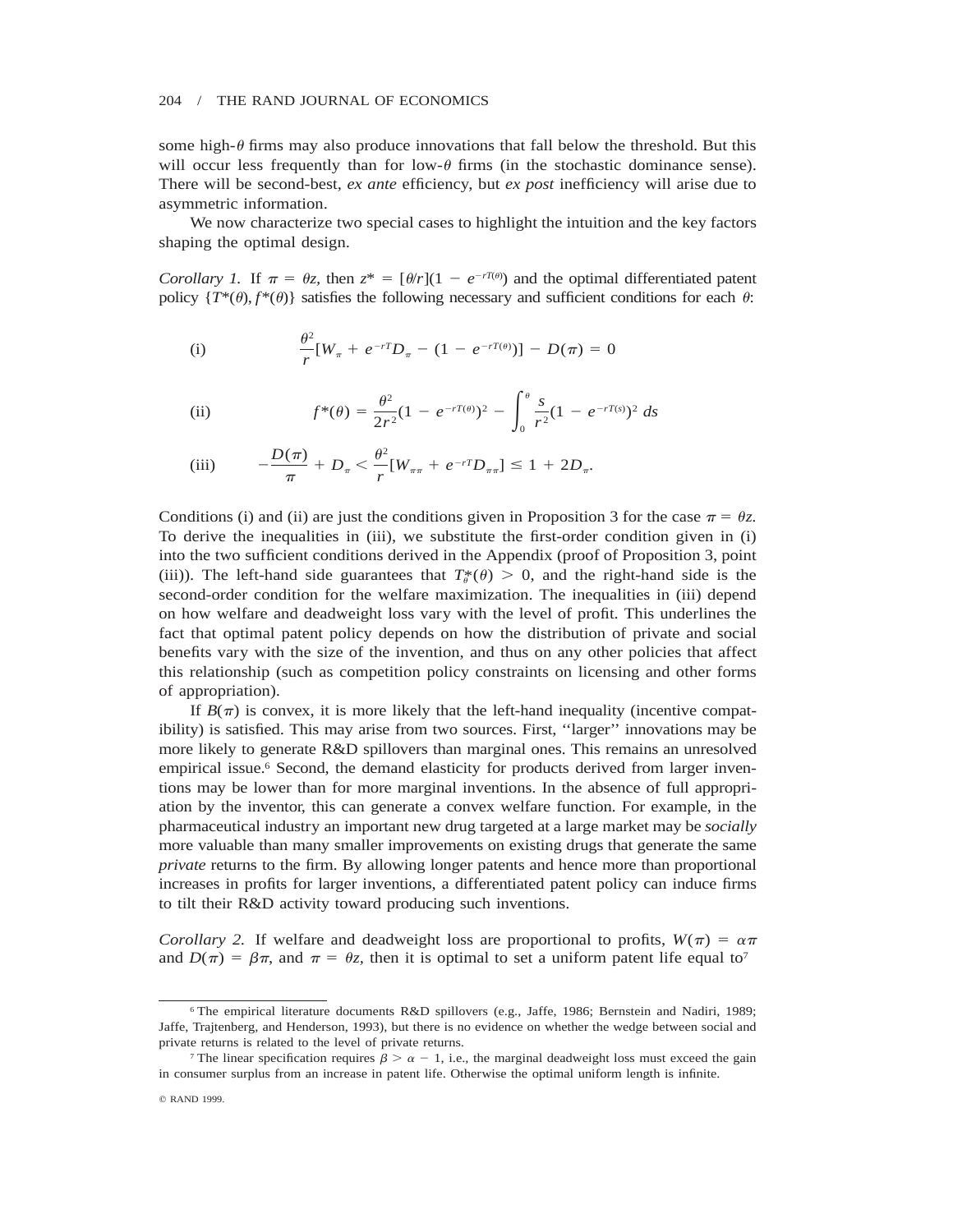$$
T^{U} = \frac{1}{r} [\ln(1 + 2\beta) - \ln(1 + \beta - \alpha)].
$$

In this special case,  $T^*_{\theta}(\theta) = 0$ , and since the second-order conditions for welfare maximization are met, the optimal patent policy is constant. However, note that for a generic concave profit function  $\pi = h(\theta, z)$  it is not generally optimal to set a uniform patent length even when welfare and deadweight loss are proportional to profits.

We have characterized the optimal direct mechanism. We now show it can be implemented by using two alternative indirect mechanisms, which are observed in practice: an upfront menu of patent lengths and fees, and a renewal scheme. With the upfront menu, a firm chooses among different patent lengths *T* and pays the corresponding fee  $F(T)$ . To find the fee schedule that implements the optimal direct mechanism, note that  $T^*(\theta)$  is monotone strictly increasing, so we can invert it and obtain  $\theta(T^*)$ . Substituting this into the fee schedule of the optimal direct mechanism,  $f^*(\theta)$ , derived in Proposition 3, we obtain the lump-sum payment associated with each patent length,  $F(T) = f^*(\theta(T))$ . The maximum patent life is given by  $\overline{T} = T^*(\overline{\theta})$ .

To find the renewal mechanism, we need the fee  $R(t)$  that a firm must pay in each period *t* if it wants to renew its patent for that period. The minimum patent life is given by  $T^*(0) \ge 0$ , which is associated with a fee  $R(0) \equiv f^*(0)$ . All the other renewal fees for each period  $T^*(\theta)$  are such that

$$
f^*(\theta) = \int_0^{T^*(\theta)} R(t)e^{-rt} dt.
$$

The relationship between the fees of these two indirect mechanisms is given by

$$
\frac{dF}{dT} \equiv \frac{df^*(\theta(T))}{dT} = R(T)e^{-rT}.
$$

That is, the gradient of the optimal upfront payment schedule is given by the present value of the renewal fee, for each patent length.

To establish equivalence between the direct mechanism and the renewal scheme, we need to show that the incentive-compatibility constraint is satisfied and the firm chooses the same level of R&D under the renewal scheme. In the direct mechanism the firm's optimization and incentive-compatibility constraint in (6) and (12) are expressed as functions of  $\theta$ . Since there is a one-to-one relationship between *T* and  $\theta$ , the solutions to these maximization problems will be the same if they are expressed in terms of *T,* as in the indirect mechanism.8

## **5. Simulating the optimal mechanism**

n In this section we use simulation analysis to illustrate the key features of the optimal differentiated patent mechanism and to compute the welfare gains relative to an optimal uniform patent system. In addition, we compare the patent lives and fees

<sup>&</sup>lt;sup>8</sup> If the patent schedule  $T^*(\theta)$  is discontinuous, this argument requires refinement. Scotchmer (1999) shows that, in both her model and ours, any R&D plan implementable with a direct mechanism is implementable with a renewal mechanism, even when  $T^*(\theta)$  is discontinuous. This would cover, for example, cases where firms are segmented into two groups (low and high productivity) with different fixed patent lives.

q RAND 1999.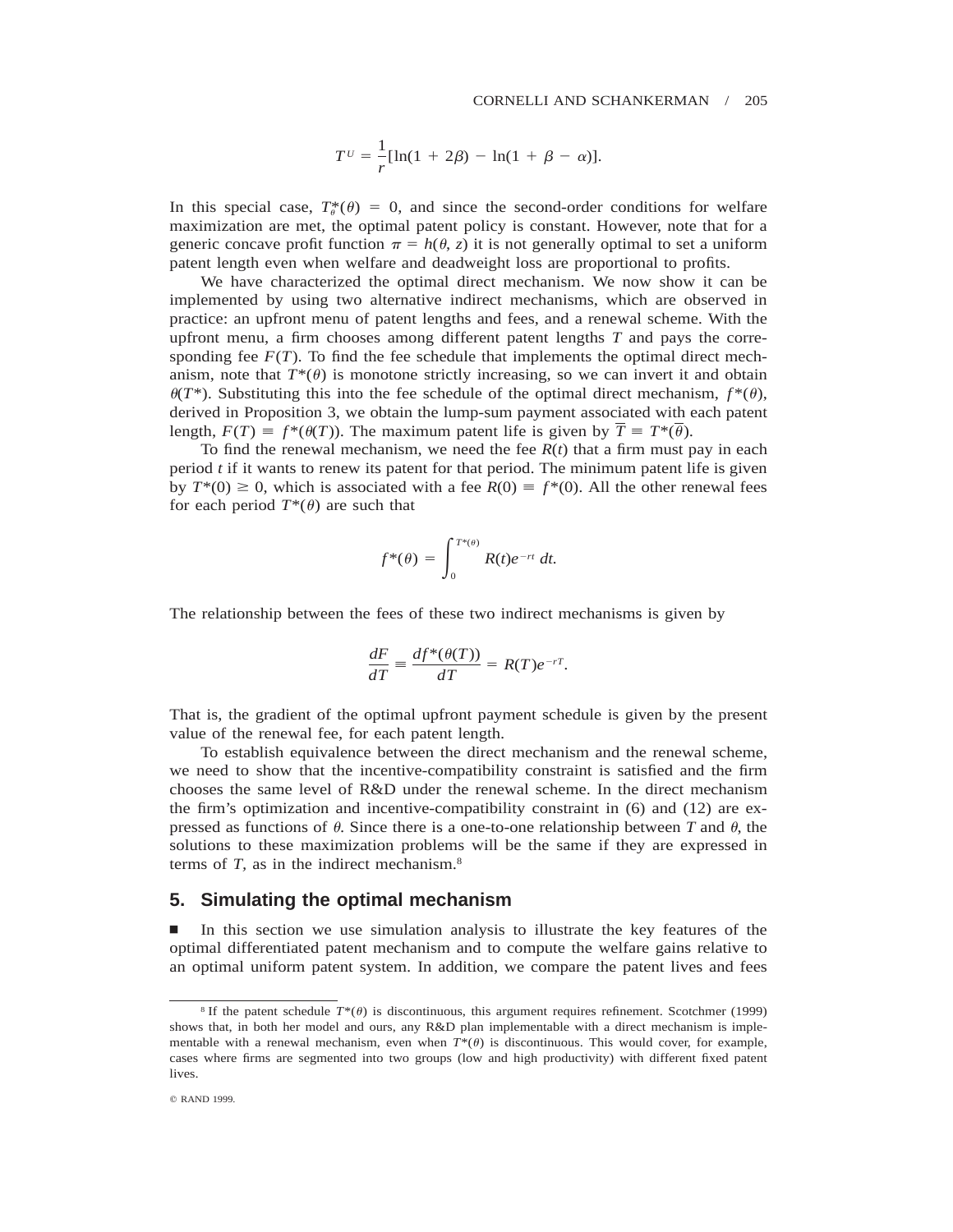from the optimal mechanism with existing statutory patent lives and fees in France, Germany, and the United Kingdom.

To conduct the simulations, we use a linear R&D process,  $\pi = \theta_{\mathcal{Z}}$ , and specify flow welfare and deadweight loss as  $W(\pi) = \pi^{\alpha}$  and  $D(\pi) = \beta \pi^{\gamma}$ . We run the simulations for a variety of  $(\alpha, \beta, \gamma)$  values.<sup>9</sup> For each value of  $\theta$ , we compute the optimal patent length  $T(\theta)$  from equation (13) and check that the second-order and incentivecompatibility conditions are met. The optimal fee schedule  $f(\theta)$  is computed from (14) and welfare  $S(\pi, T)$  from (10). The distribution of  $\theta$  is calibrated to be broadly consistent with the observed distribution of the ratio of profits to R&D in U.S. manufacturing. The distribution is assumed to be skewed to the right, reflecting a tail of highly productive R&D-performing firms, with a mean value of 3.75. This is very close to the (weighted) average ratio of cash flow to R&D in U.S. manufacturing for the period 1983–1987 of 3.7, based on Compustat data.10

Figures 1–3 summarize the results for selected parameter values, but the features reported here are robust to parameter variations within the range examined. We present the optimal patent schedule  $T(\theta)$ , the optimal patent fees  $F(T)$ , and the ratio of  $F(T)$ to maximized profits for each  $T$  (the "equivalent tax rate" on patent returns), which we denote by  $q(T)$ . We also provide the optimal uniform length,  $T^U$ , and the percentage gain in welfare from introducing the optimal mechanism, relative to the optimal uniform length, denoted by  $\Delta S$ .

As Figure 1 shows, the simulations indicate an optimal uniform patent length of between 15 and 19 years, which is very close to the statutory lifespans in most countries.11 There are three striking and robust features of the optimal differentiated patent schedules in Figure 1. First, there is a minimum length (about 7 years), even for very low values of  $\theta$ . This reflects the fact that while the social value for such small patents is low, so too is the deadweight loss, and the R&D incentive effect justifies the protection. Second, for the bulk of the distribution of  $\theta$ , the range of optimal patent lives is quite narrow, typically between 8 and 15 years. However, the third feature is that the optimal lives for very high values of  $\theta$  are much longer than existing statutory limits (20 years or less). And although there may be relatively few patents that warrant longer patent lives, these are the patents with the greatest contribution to welfare.

The optimal mechanism raises aggregate welfare by 2–7%, as compared to the optimal uniform length. The welfare gain depends on two features of the underlying welfare and deadweight-loss functions. First, the welfare gain rises with the convexity of the welfare function,  $\alpha$ . Second, the gain is larger when the ratio of deadweight loss to welfare declines more quickly with the size of the innovation (profits), i.e., when  $\alpha - \gamma$  is higher. The welfare gain from the optimal mechanism exceeds 10% for some parameter values examined.12

<sup>9</sup> Experiments showed that the second-order and incentive-compatibility conditions are more commonly satisfied when  $\alpha > 1$ ,  $\alpha \ge \gamma$ , and  $\beta$  is sufficiently large. We examined the parameter space  $\alpha \in (1.0, 2.0)$ ,  $\beta \in (2, 10)$ , and  $\gamma \in (0.5, 2.0)$ , which allows for variations in the convexity of the welfare function  $(\alpha)$ , the ratio of the deadweight loss to profits ( $\beta$  and  $\gamma$ ), and the way in which this ratio varies with profits ( $\gamma$ ).

<sup>&</sup>lt;sup>10</sup> Two points should be noted. First, cash flow is defined here as operating income plus depreciation minus taxes. For details see Hall (1992). Second, we represent  $G(\theta)$  by a series of five uniform distributions over the range  $\theta \in (0, 30)$ : 20% of the mass between .2 and 2, 55% between 2 and 4, 20% between 4 and 6, and the remaining 5% between 6 and 30. Simulations are conducted over the grid of  $\theta$  at intervals of .2.

<sup>&</sup>lt;sup>11</sup> Under the recent World Trade Organization Agreement, signatory countries have harmonized their statutory patent life at 20 years (but not their renewal fees).

<sup>&</sup>lt;sup>12</sup> If  $\alpha$  becomes too high, the benefits from larger inventions increase very rapidly and the optimal patent length associated with the highest  $\theta$ s becomes infinite.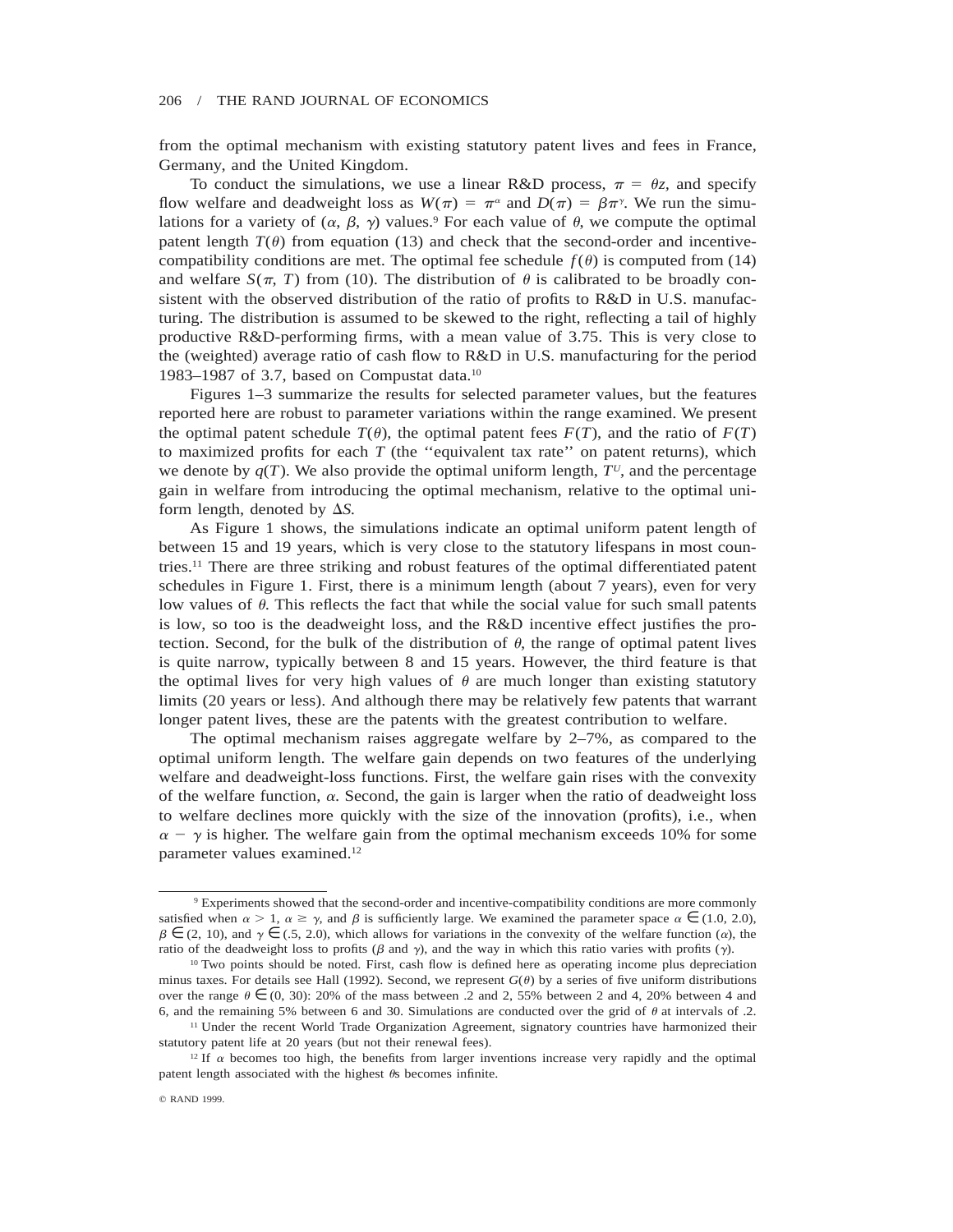

OPTIMAL DIFFERENTIATED PATENT LENGTHS



Figure 2 shows that the optimal (upfront) patent fees rise sharply with patent life. The gradient of the curves corresponds to the annual *renewal* fee, which also rises for patent lengths up to about 20. This feature is qualitatively consistent with existing statutory renewal fee schedules (Schankerman and Pakes, 1986). The optimal patent fees rise more rapidly than the associated profits from the patent, so that the ''equivalent tax,"  $q(T)$ , is *progressive*, as shown in Figure 3. This important feature of the optimal mechanism is violated by existing renewal fee schedules. To make the comparison, we use the estimates of the value of patent rights from Schankerman and Pakes (1986) to derive the ratio between actual cumulative renewal fees and the profits from patent protection in France, Germany, and the United Kingdom. We use their parameter estimates of the distribution of initial returns to patent protection. We take 500 random draws from this distribution and, using their estimated depreciation rate and the observed renewal fees, compute for each draw the optimal cancellation date (or the statutory maximum, whichever is earlier). We then compute the ratio between the present value of the renewal fees and the returns from patent protection until that cancellation date. (Note that renewal fees are required for patent ages 2–20 in France, 3–18 in

## FIGURE 2



OPTIMAL PATENT FEE SCHEDULES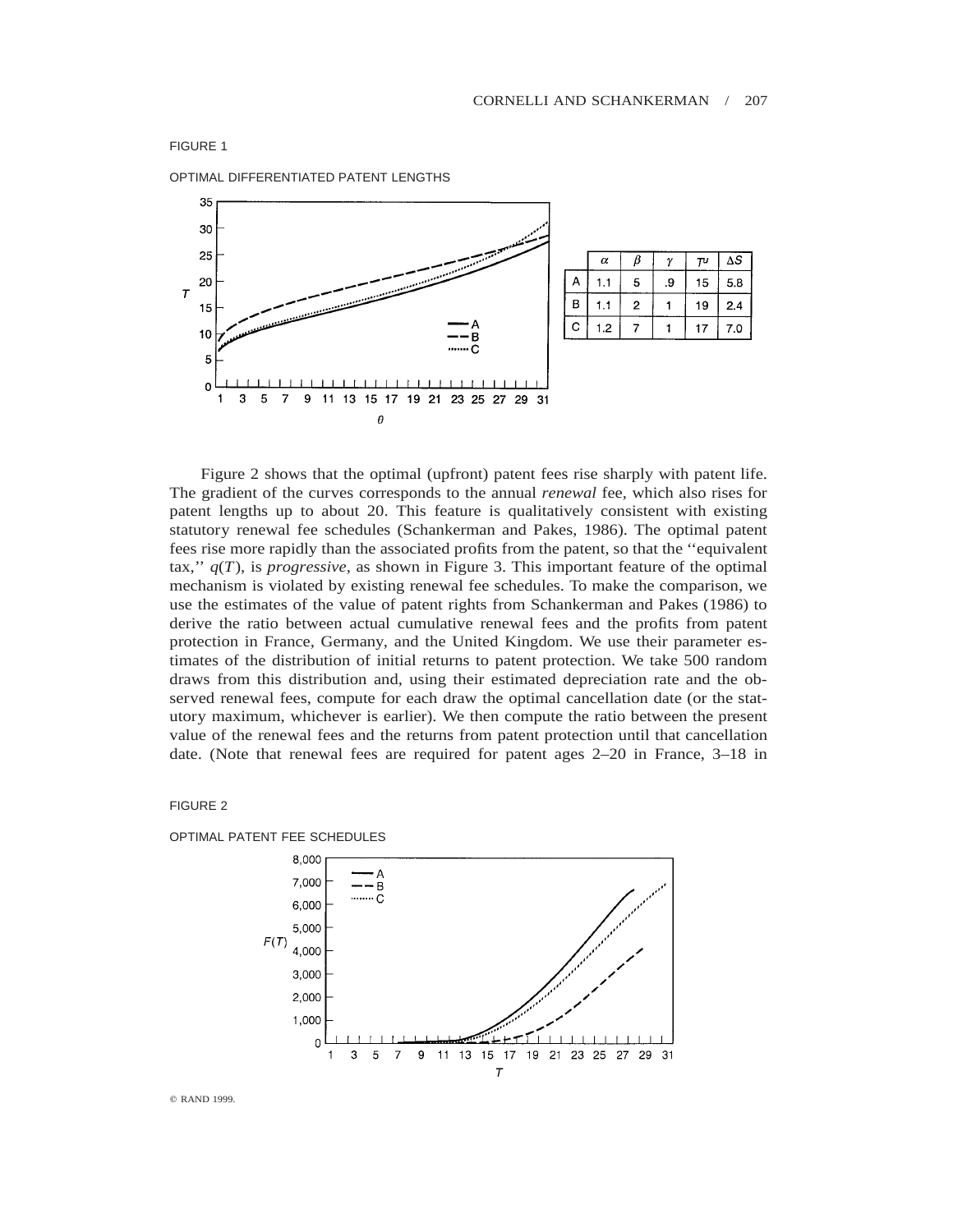## FIGURE 3



EQUIVALENT TAX RATES FROM THE OPTIMAL PATENT MECHANISM

Germany, and 5–16 in the United Kingdom.) The value-weighted average of this ratio for all patents renewed to each patent length is reported in Figure 4. The figure shows that for all three countries renewal fees constitute a *regressive* ''tax'' on profits from patents, declining from about 50% for patents cancelled at early ages to less than 1% for those renewed until the statutory limit.

In short, the simulation analysis indicates that optimal patent lives should extend beyond the typical statutory maximum (or the 20-year life required by the World Trade Organization Agreement), and that the optimal renewal fees should rise much more with patent length than existing fee schedules.

## **6. Extensions**

In this section we briefly introduce three extensions of the model: stochastic  $R&D$ outcomes, postpatent learning, and appropriability. The purpose is to illustrate how the model can be adapted to incorporate a richer description of the R&D process and postinvention competition. A complete treatment of these issues is left for future work.

## FIGURE 4



EQUIVALENT TAX RATES IMPLIED BY STATUTORY PATENT FEES IN DIFFERENT COUNTRIES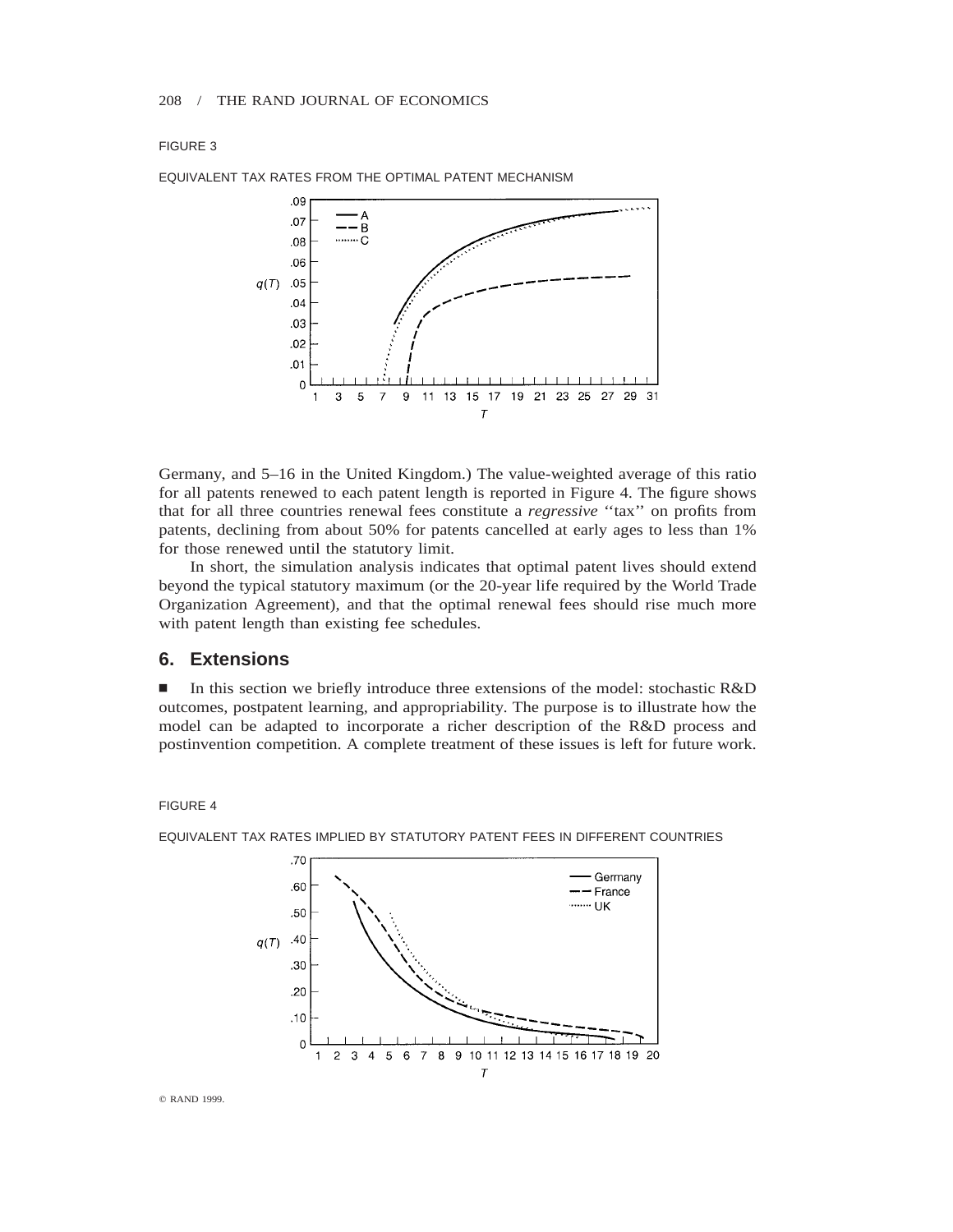□ **Stochastic R&D outcomes.** To introduce a stochastic R&D process, we consider a risk-neutral firm with R&D technology  $\pi = h(\theta, z) + \epsilon$ , where  $\epsilon$  has distribution  $V(\epsilon)$  and is observed only after the firm chooses its R&D. Under the direct mechanism, the firm announces  $\hat{\pi}$  and obtains a patent of length  $T(\hat{\pi})$ . The profit-maximizing level of R&D, *z*\*, is given by

$$
\int_{\epsilon} \left[ \frac{h_z(\theta, z^*)}{r} (1 - e^{-rT(h(\theta, z^*) + \epsilon)}) - z^* \right] dV(\epsilon) = 0.
$$

Then the welfare-maximization problem becomes

$$
\max_{T,f}\,\int_{\epsilon}\,\int_0^{\overline{\theta}}\left[\frac{W(h(\theta,\,z^*)+\epsilon)}{r}+\frac{D(h(\theta,\,z^*)+\epsilon)}{r}e^{-rT(\theta)}-\frac{1}{2}z^{*2}\right]dG(\theta)\,dV(\epsilon).
$$

Given a distribution  $V(\epsilon)$ , standard simulation techniques can be used to solve this problem. While the characteristics of the optimal patent schedule will depend on  $V(\epsilon)$ , there will again be conditions under which it is optimal to differentiate patent lives. Moreover, when R&D outcomes are stochastic, there is an additional reason for the government to differentiate. Since the firm's net profit in (6) is convex in *T,* offering a convex schedule of patent lives will increase the incentives to undertake R&D. In the extreme case where all firms have the same R&D productivity that they learn only after innovating (i.e., R&D outcomes are purely stochastic), it may be optimal to offer a zero patent for low values of  $\theta$  and an infinite life for high values. (Details of the analysis are available on request.)

□ **Postpatent learning.** We have assumed that firms know the value of their innovation when they apply for a patent. In reality, however, firms only have a prior distribution on their returns, which they update as they learn during the early life of the patent. Econometric studies have documented such postpatent learning and shown that it is largely completed within four or five years after the patent application date (Pakes, 1986; Lanjouw, 1998). We consider a simplified model with postpatent learning and show that, in this case, a patent renewal scheme is welfare superior to an upfront menu of lengths and fees. We believe that the qualitative result extends to more complex models of learning, but we have not formally proved this conjecture.<sup>13</sup>

We modify the timing of the model in the following way. In period 1 firms apply for the patent knowing only the *expected* profit per period,  $\pi$ . After a period of length  $\tau$ , firms learn with certainty the value of the profit per period, which can take on a value of either zero or  $2\pi$  with equal probability. We call the period starting after  $\tau$ period 2, and assume that  $\pi = \theta z^{14}$ 

The revelation principle also holds in this setting (Townsend, 1982), so we can focus on the direct mechanism. The government sets up a mechanism in which each firm announces  $\hat{\theta}$  in period 1 and  $\hat{\pi}_2$  in period 2. The mechanism specifies a fee  $f_1(\hat{\theta})$ 

<sup>&</sup>lt;sup>13</sup> The intuition also applies to the case of "pure obsolescence," where there is some probability each period that the firm's returns from the invention fall to zero. See Lanjouw (1998) for parametric estimates of obsolescence, using patent renewal data.

<sup>&</sup>lt;sup>14</sup> A more general setup would model second-period returns  $\pi_2$  as correlated with  $\pi$  according to a conditional distribution function  $G(\pi_2, \pi)$  that satisfies the first-order stochastic dominance,  $G_\pi < 0$ . Then the optimal patent schedule and fees would depend on the nature of the learning process, as reflected in the function *G* (Cornelli and Schankerman, 1996). A general treatment, applied to the case of pollution permits, can be found in Laffont and Tirole (1994).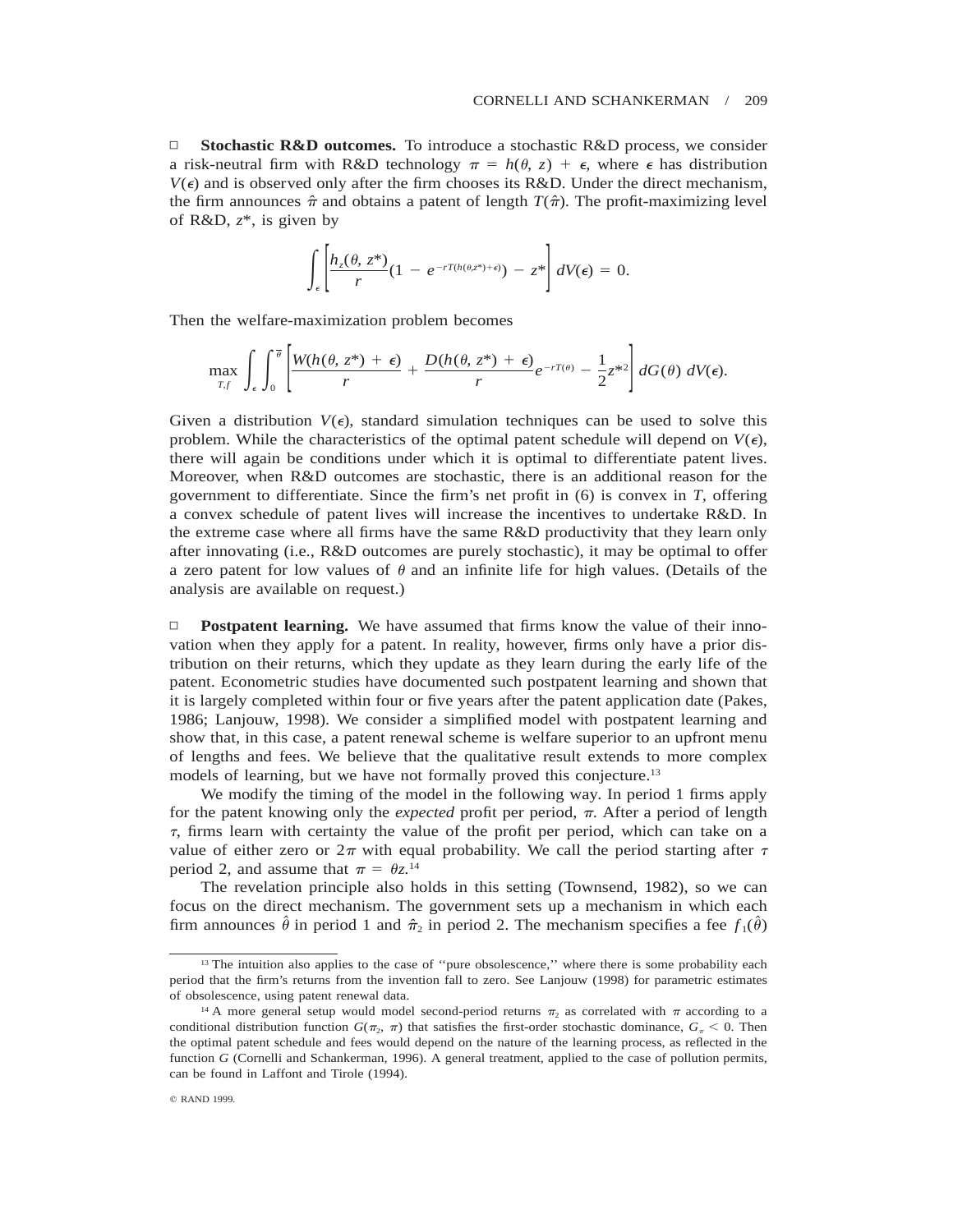for a patent length  $T_1(\hat{\theta})$  in the first period, and a fee  $f_2(\hat{\theta}, \hat{\pi}_2)$  for length  $T_2(\hat{\theta}, \hat{\pi}_2)$  in the second period. For simplicity we restrict the mechanism so that  $T_1(\hat{\theta}) \leq \tau$ : the firm can either choose a length shorter than  $\tau$ —in which case renewal never arises—or it has to choose whether to renew at date  $\tau$ .

Rather than fully characterize the optimal mechanism for this special case, we focus on whether it is better for the government to allow firms to abandon the patent rather than to require the full patent fees to be paid upfront.

*Proposition 4.* It is optimal for the government to use a patent renewal scheme rather than an *ex ante* payment scheme.

### *Proof.* See the Appendix.

The intuition for this result is that expected profits are *convex* in the level of *ex post* profit (i.e., in the random component associated with learning), so the risk-neutral firm prefers the option of taking out a longer patent life if *ex post* profits turn out to be high. Profits are convex because the optimal patent scheme involves giving longer patent lives to more profitable inventions (for incentive compatibility).

□ **Appropriability environment.** The optimal patent policy depends on the appropriability environment, including patent licensing rules and other aspects of antitrust policy (Gallini and Trebilcock, 1998; Gilbert and Shapiro, 1997). The reason is that the flow welfare and deadweight loss will depend on the degree of appropriability, as well as the size of the invention. We briefly sketch how the model can be extended to incorporate this interaction.

Let  $\lambda$  denote the degree of appropriability (the fraction of the invention's social benefits received by the firm:  $\pi/B$ ). As in Section 2, we can invert  $\pi = \pi(\lambda, \mu)$  and write flow welfare and deadweight loss as  $W(\pi, \lambda)$  and  $D(\pi, \lambda)$ . To incorporate appropriability in the R&D process, we write  $\pi = h(z, \lambda, \theta)$ , where all derivatives are positive. Note that total social benefits  $B(\mu)$  do not depend on  $\lambda$ , so that  $W_{\lambda} = -D_{\lambda}$ .

It is important to distinguish between two types (or sources) of appropriability, which differ in terms of how they are likely to affect flow welfare and deadweight loss. The first arises from factors that enhance the patentee's ability to appropriate consumer surplus (e.g., more freedom to price discriminate). This gives the firm greater ability to extract *inframarginal* rents and should be associated with *increased* flow welfare and *decreased* deadweight loss (given the size of the invention). The second type arises from greater market power due, for example, to it being more difficult to imitate the invention for either legal or technical reasons. This gives the firm greater rent by *shifting the margin* and should be associated with *decreased* flow welfare and *increased* deadweight loss.

Once the welfare and deadweight loss functions are specified, the optimal patent policy, obtained using the methods in this article, will be a function of the appropriability parameter  $\lambda$ . It is straightforward to derive the comparative statics of a change in  $\lambda$  on the optimal patent menu. The implications will depend, among other things, on whether the change in appropriability is associated with more lenient antitrust policy or greater market power (i.e., on how it affects flow welfare and deadweight loss). Thus, while no general conclusions can be reached without further specification, the framework can be used to study this issue.

# **7. Conclusions**

n This article shows how patent renewal fees can be used to differentiate patent lives and thereby solve problems of asymmetric information between R&D firms and policy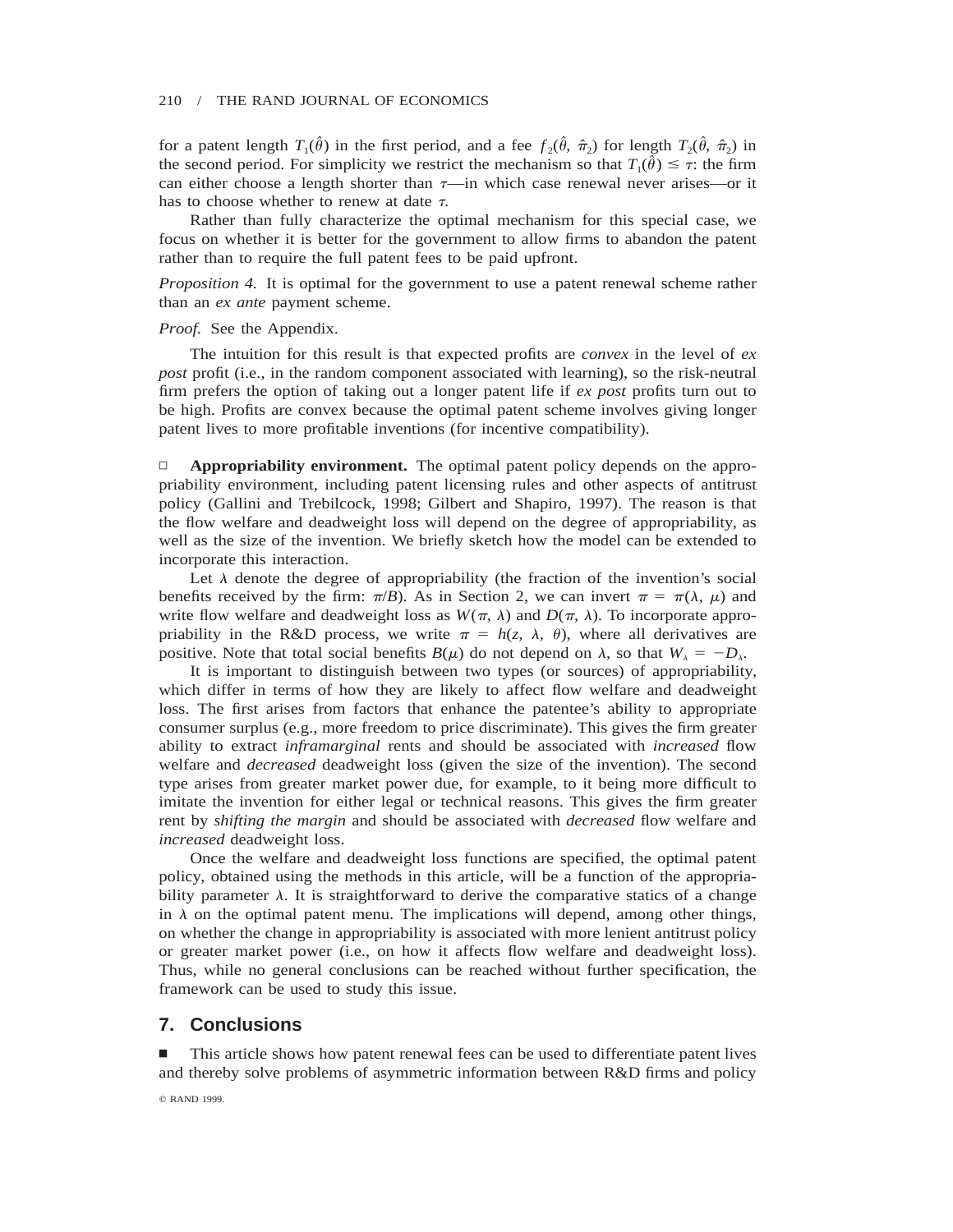makers. This allows the government to provide R&D incentives more efficiently. Our approach emphasizes how heterogeneity among firms is crucial in determining the optimal use of patent fees. We also illustrate with simulation analysis how to implement the optimal patent mechanism and compare the key features of the simulated optimal mechanism with existing patent schemes.

Our model has been deliberately simplified, but the reasoning underlying the derivation of the optimally differentiated patent mechanism should apply to richer specifications. The application of optimal regulation under various forms of asymmetric information can be extended to policy design in many other contexts (see Laffont and Tirole (1994) for an application to pollution regulation). The research can be extended in several useful directions. First, postpatent learning is an empirically important feature, and more detailed study of this issue is warranted. The simulation analysis in Section 5 can be extended to study how postpatent learning and R&D uncertainty affect the optimal patent mechanism. Second, appropriability conditions are an important determinant of R&D incentives and hence of the optimal patent mechanism, and they require further modelling. Finally, the analysis should be extended to a dynamic framework with sequential innovative activity and strategic interaction among firms.

## **Appendix**

Proofs of Propositions 3 and 4 follow.

*Proof of Proposition 3.* (i) Define

$$
U(\theta) \equiv \max_{\hat{\theta}} \ U(\theta, \hat{\theta}).
$$

By the envelope theorem,

$$
\frac{dU}{d\theta} = \frac{1}{r}(1 - e^{-rT(\theta)})h_{\theta}.
$$

Reintegrating this equation we obtain

$$
U(\theta) = \int_0^{\theta} \frac{1}{r} h_s(s, z)(1 - e^{-rT(s)}) \, ds + K,
$$

where  $K$  is a constant of integration. Given that the fees do not enter the government's objective function, *K* is not uniquely defined. However, the minimum *K* will satisfy the individual-rationality constraint with strict equality:  $U(0) = 0$ . If we set  $K = 0$  and equate  $U(\theta)$  to  $U(\theta, \hat{\theta})$ , defined in (9) and evaluated at  $\hat{\theta} = \theta$ , we obtain (14). This yields the maximum fees consistent with individual rationality and incentive compatibility in this model.

(ii) Maximizing (10) pointwise on [0,  $\overline{\theta}$ ] yields the first-order conditions (13).

(iii) The sufficient conditions are given by the second-order conditions for the maximization of (10) and for the incentive compatibility to hold. The first of these is given by

$$
\frac{1}{r}[W_{\pi} + e^{-rT}D_{\pi}]H_{TT} + \frac{1}{r}[W_{\pi\pi} + e^{-rT}D_{\pi\pi}]H_{T}^{2} - (z_{T}^{*})^{2} - z^{*}z_{TT}^{*} + re^{-rT}D(\pi) - 2e^{-rT}D_{\pi}H_{T} \leq 0.
$$

The second-order condition for incentive compatibility—the maximization in (12)—is

$$
U_{\theta\hat{\theta}} = T_{\theta}(\theta)[h_{\theta}e^{-rT} + A(\theta)h_{\theta z}z_T^*] \geq 0.
$$

This implies that  $T_{\theta}(\theta) \ge 0$ . To guarantee  $T_{\theta}(\theta) > 0$ , note that by implicit function theorem  $T_{\theta}(\theta)$  has the same sign as  $R_{\theta}(\theta)$ , so the sufficient condition will be satisfied if  $R_{\theta}(\theta) > 0$ . *Q.E.D.* 

*Proof of Proposition 4.* A firm chooses *z* to maximize net profits. Consider the decision problem for a firm with a  $\theta$  high enough so that it survives at least to  $\tau$  (the other case is identical to the analysis in Section 4):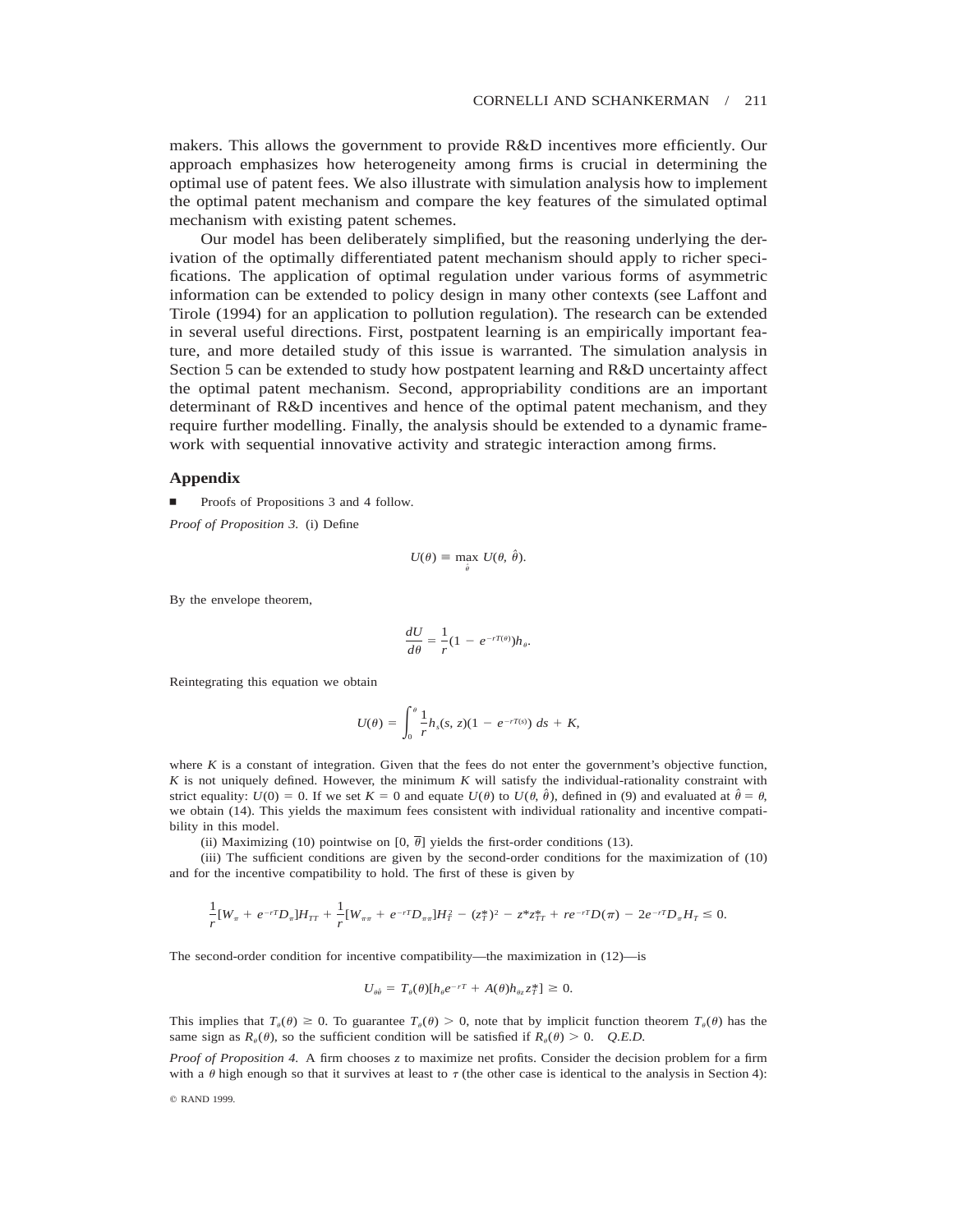$$
\max_{z} \int_{0}^{\tau} \theta z e^{-rt} dt - f_{1}(\theta) - \frac{1}{2} f_{2}(\theta, 0) + \frac{1}{2} \left[ \int_{\tau}^{T_{2}(\theta, 2\pi)} 2\pi e^{-rt} dt - f_{2}(\theta, 2\pi) \right] - \frac{1}{2} z^{2}
$$

$$
= \frac{\theta}{r} z (1 - e^{-rT_{2}(\theta, 2\pi)}) - f_{1}(\theta) - \frac{1}{2} [f_{2}(\theta, 0) + f_{2}(\theta, 2\pi)] - \frac{1}{2} z^{2}.
$$

This yields

$$
z^* = \frac{\theta}{r} (1 - e^{-rT_2(\theta, 2\pi)}).
$$
 (A1)

The government maximizes its objective function subject to the individual-rationality constraint of the first and second period

$$
EU(\theta, \hat{\theta}) = \frac{\theta^2}{2r^2} (1 - e^{-rT(\hat{\theta}, 2\pi)})^2 - f_1(\hat{\theta}) - \frac{1}{2} [f_2(\hat{\theta}, 0) + f_2(\hat{\theta}, 2\pi)] \ge 0
$$
 (A2)

and

$$
\frac{\pi_2}{r} [e^{-r\tau} - e^{-rT_2(\theta, \pi_2)}] - f_2(\theta, \pi_2) \ge 0.
$$
 (A3)

There is also the first-period incentive-compatibility constraint, which requires that the firm not misrepresent  $\theta$  given that it anticipates reporting truthfully in period 2,

u*ˆ*

$$
\theta \equiv \text{argmax } EU(\theta, \hat{\theta}) \tag{A4}
$$

and the second-period incentive-compatibility constraints

$$
f_2(\hat{\theta}, 2\pi) \ge f_2(\hat{\theta}, 0) \,\forall \hat{\theta} \tag{A5}
$$

and

$$
\frac{2\pi}{r}[e^{-rT_2(\hat{\theta},0)} - e^{-rT_2(\hat{\theta},2\pi)}] \ge f_2(\hat{\theta}, 2\pi) - f_2(\hat{\theta}, 0) \quad \forall \hat{\theta}.\tag{A6}
$$

For  $\pi_2 = 0$ , (A2) and (A3), and the fact that  $T_2(\hat{\theta}, 0)$  does not have any incentive effect—as it is clear from equation (A1)—imply that  $T_2(\hat{\theta}, 0) = 0$  and  $f_2(\hat{\theta}, 0) = 0$ . That is, implementation of this mechanism requires that the government leave firms the option to abandon their patent in case the invention turns out to be low-valued. Note that this proof relies only on the individual-rationality constraints for the two periods. The incentive-compatibility constraints are given only for completeness. *Q.E.D.*

#### **References**

- BERNSTEIN, J.I. AND NADIRI, M.I. ''Research and Development and Intra-industry Spillovers: An Empirical Application of Dynamic Duality.'' *Review of Economic Studies,* Vol. 56 (1989), pp. 249–267.
- CORNELLI, F. AND SCHANKERMAN, M. ''Optimal Patent Renewals.'' Working Paper no. EI/13, London School of Economics, 1996.
- DE LAAT, E. ''Patent Policy and the Timing of Imitation.'' Mimeo, Tinbergen Institute, Erasmus University, Rotterdam, 1997.
- GALLINI, N. AND TREBILCOCK, M. ''Intellectual Property Rights and Competition Policy: A Framework for the Analysis of Economic and Legal Issues.'' In R.D. Anderson and N.T. Gallini, eds., *Competition Policy and Intellectual Property Rights in the Knowledge-Based Economy.* Calgary: University of Calgary Press, 1998.
- GILBERT, R. AND SHAPIRO, C. ''Optimal Patent Length and Breadth.'' *RAND Journal of Economics,* Vol. 21 (1990), pp. 106–112.
	- AND . "Antitrust Issues in the Licensing of Intellectual Property: The Nine No-No's Meet the Nineties.'' *Brookings Microeconomic Papers,* (1997), pp. 283–349.

<sup>©</sup> RAND 1999.